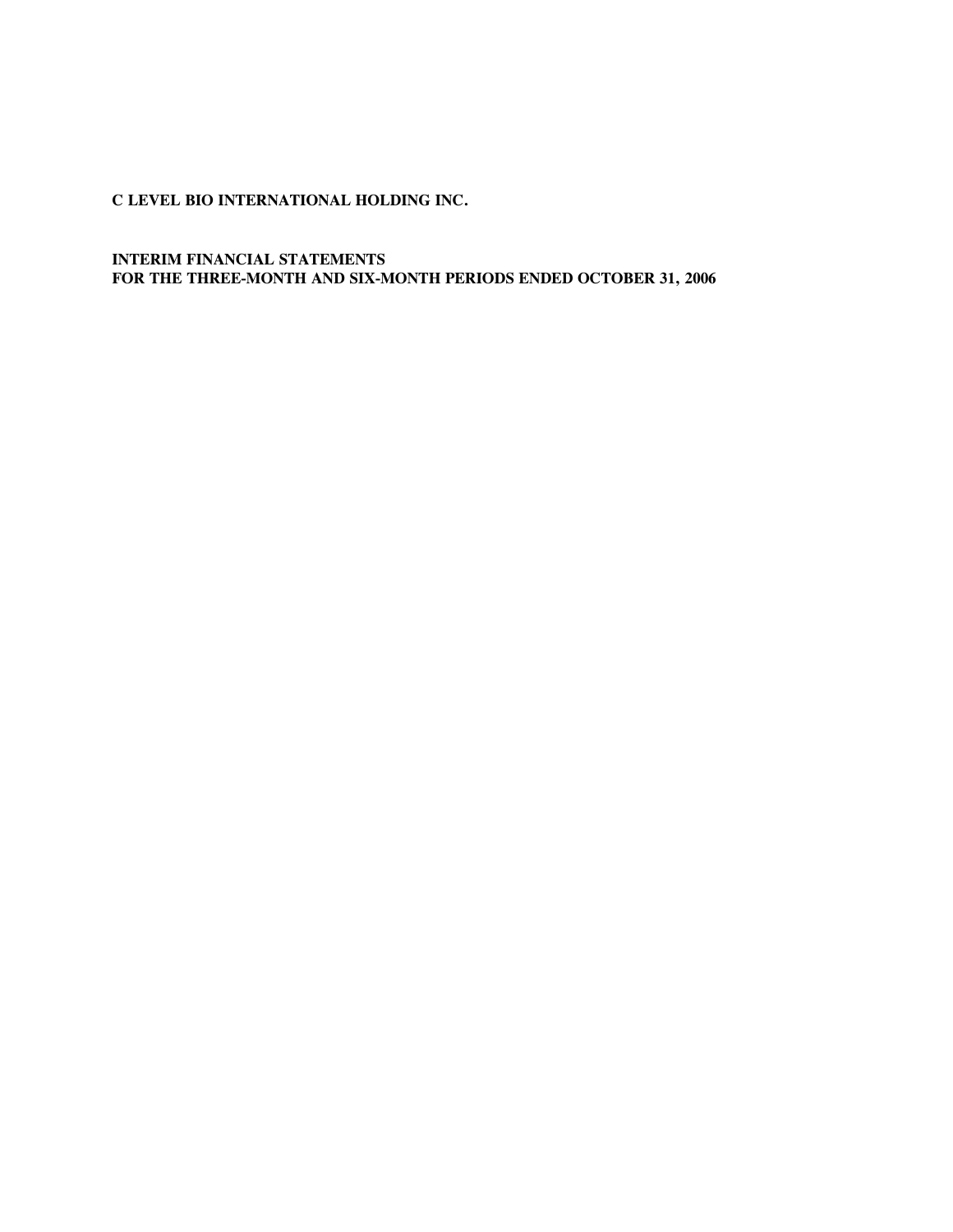# **TABLE OF CONTENTS**

# **INTERIM FINANCIAL STATEMENTS**

| Statement of earnings and deficit | $\mathcal{P}$         |
|-----------------------------------|-----------------------|
| Balance sheet                     |                       |
| Statement of cash flows           | $\boldsymbol{\Delta}$ |
| Notes to financial statements     | $5 - 8$               |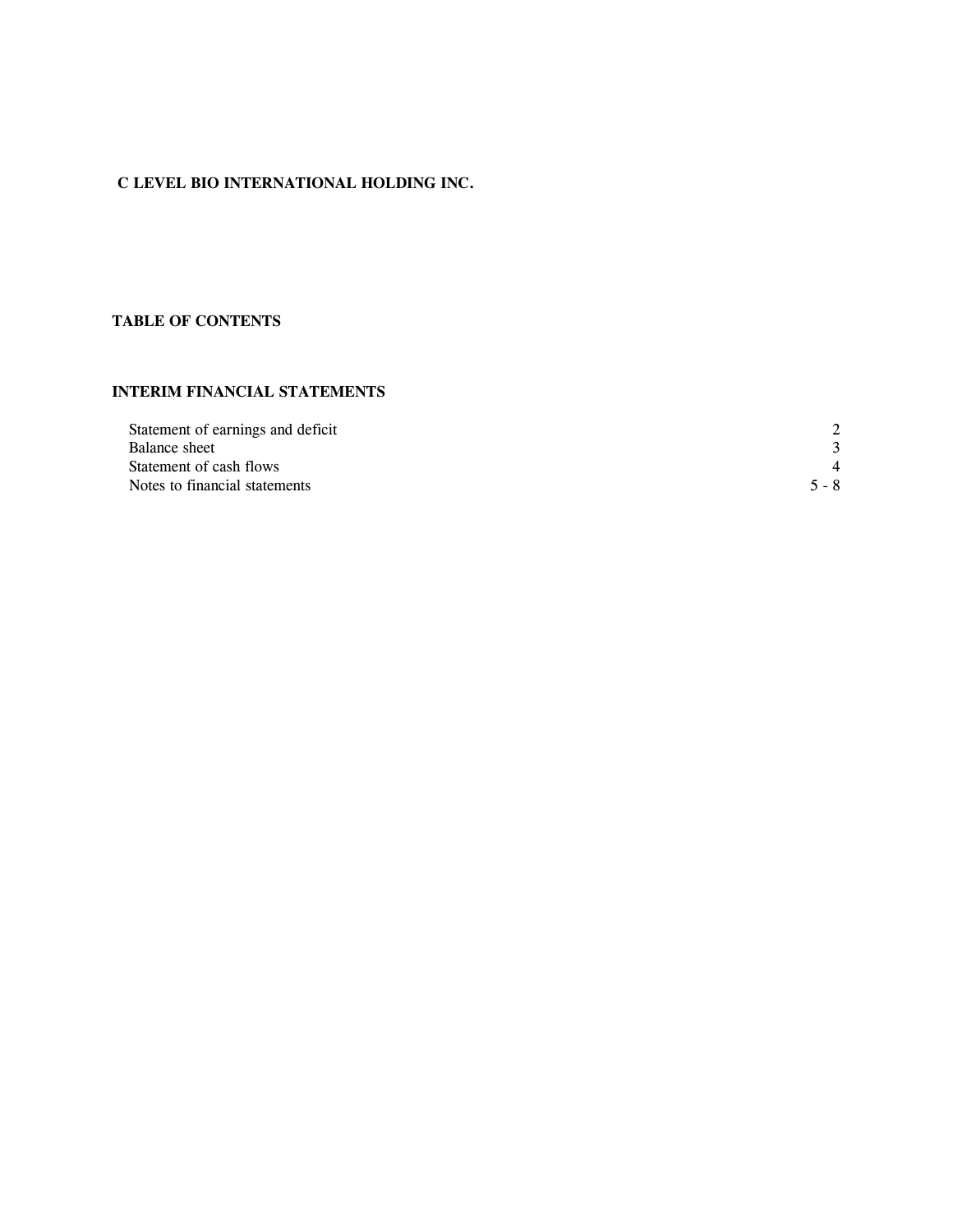# **INTERIM STATEMENT OF EARNINGS AND DEFICIT FOR THE THREE-MONTH AND SIX-MONTH PERIODS ENDED OCTOBER 31, 2006**  FOR THE THREE-MONTH AND SIX-MONTH PERIODS ENDED OCTOBER 31, 2006<br>(Unaudited) 2

|                                               | October 31       | October 31   |
|-----------------------------------------------|------------------|--------------|
|                                               | 2006             | 2006         |
|                                               | (3 months)       | $(6$ months) |
| <b>INTEREST</b>                               | 2,615<br>\$      | \$<br>2,615  |
| <b>OPERATING EXPENSES</b>                     |                  |              |
| Professional fees                             | 45,367           | 45,367       |
| Stock-based compensation                      | 7,455            | <u>7,455</u> |
|                                               | 52,822           | 52,822       |
| <b>NET LOSS AND DEFICIT</b>                   | (50, 207)<br>\$. | (50, 207)    |
| <b>EARNINGS PER SHARE</b>                     |                  |              |
| Basic and diluted                             | \$<br>0.00       | \$<br>0.00   |
| Outstanding weighted average number of shares | 10,997,260       | 13,956,522   |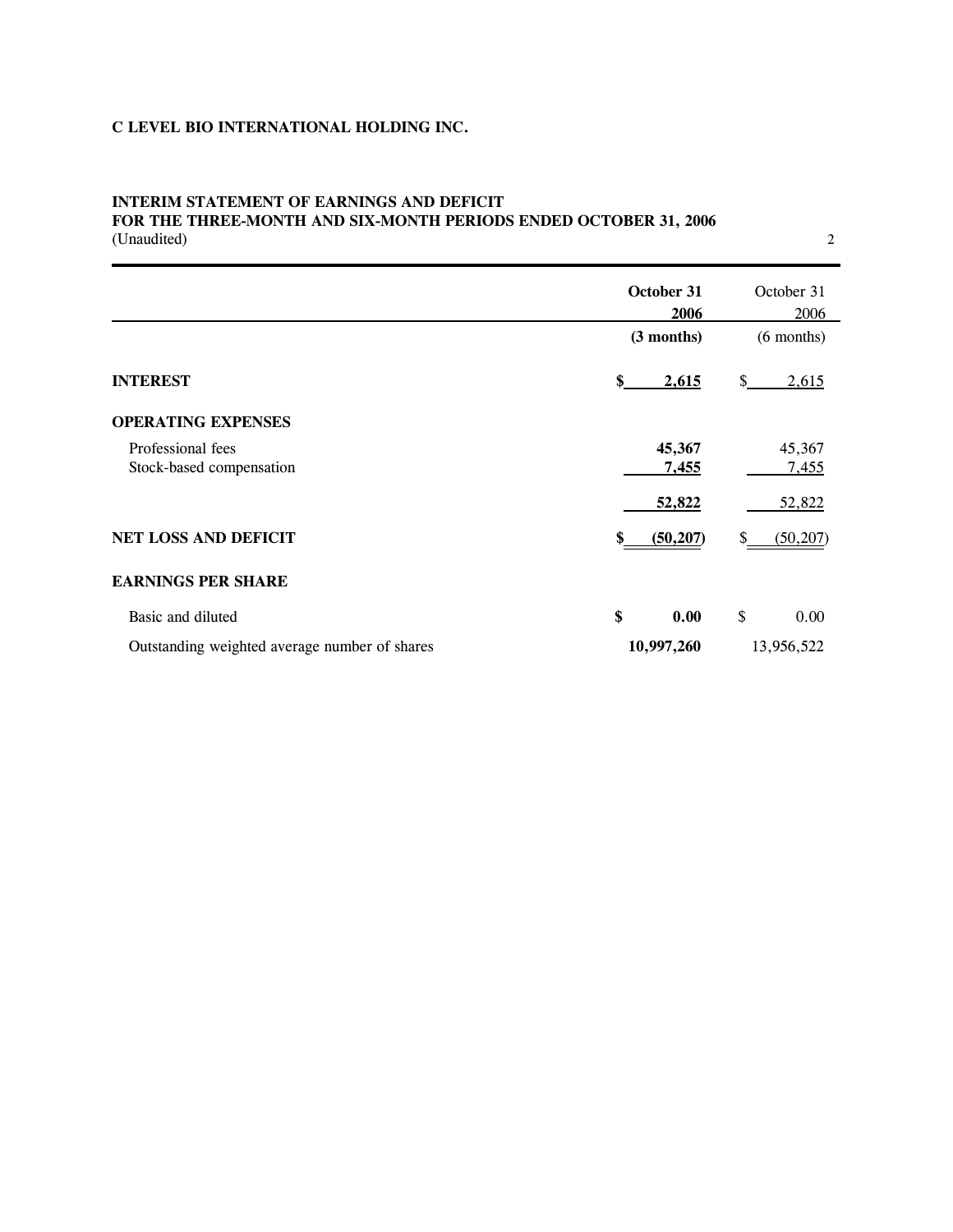# **INTERIM BALANCE SHEET AS AT OCTOBER 31, 2006**  AS AT OCTOBER 31, 2006<br>(Unaudited) 3

 $\mathbf{3}$ 

# **CURRENT ASSETS**

| Term deposit, bearing interest at rate of 3.3% and maturing<br>in October 2007<br>Accrued interest | \$<br>964,200<br>2,615 |
|----------------------------------------------------------------------------------------------------|------------------------|
|                                                                                                    | <u>966,815</u>         |
|                                                                                                    |                        |
| <b>CURRENT LIABILITIES</b>                                                                         |                        |
| Accounts payables and accrued liabilities                                                          | \$<br>45,677           |
| <b>SHAREHOLDERS' EQUITY</b>                                                                        |                        |
| Capital stock (Note 3)                                                                             | 913,780                |
| Contributed surplus                                                                                | 57,565                 |
| Deficit                                                                                            | (50, 207)              |
|                                                                                                    | 921,138                |
|                                                                                                    | 966,815                |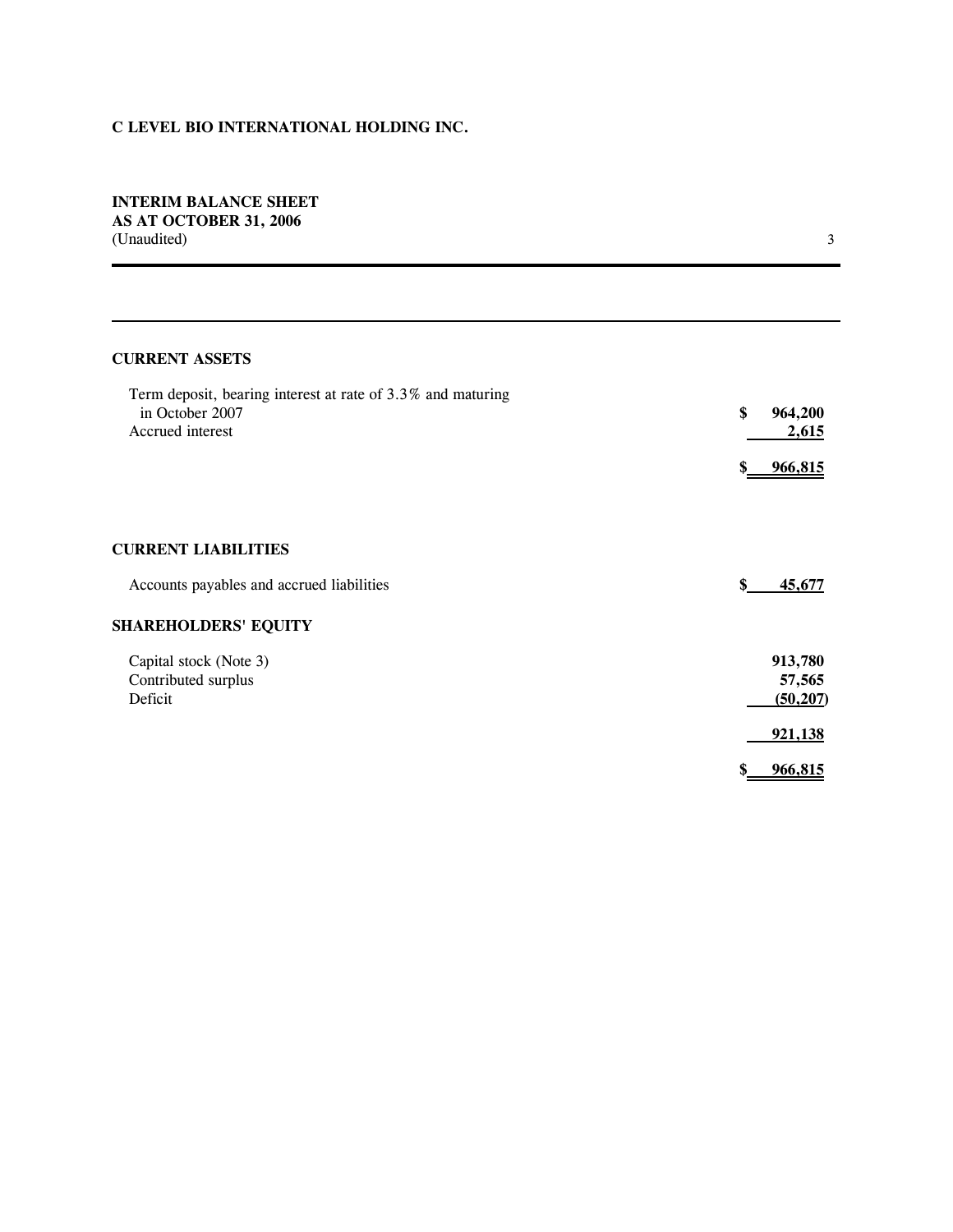# **INTERIM STATEMENT OF CASH FLOWS FOR THE THREE-MONTH AND SIX-MONTH PERIODS ENDED OCTOBER 31, 2006**  FOR THE THREE-MONTH AND SIX-MONTH PERIODS ENDED OCTOBER 31, 2006<br>(Unaudited) 4

|                                                        | October 31<br>2006<br>(3 months) | October 31<br>2006<br>$(6$ months) |  |
|--------------------------------------------------------|----------------------------------|------------------------------------|--|
|                                                        |                                  |                                    |  |
| <b>OPERATING ACTIVITIES</b>                            |                                  |                                    |  |
| Net loss                                               | \$<br>(50, 207)                  | \$<br>(50, 207)                    |  |
| Item not affecting cash:                               |                                  |                                    |  |
| Stock-based compensation                               | <u>7,455</u>                     | 7,455                              |  |
|                                                        | (42, 752)                        | (42, 752)                          |  |
| Net change in non-cash operating working capital items | (5,265)                          | 43,062                             |  |
|                                                        | (48, 017)                        | 310                                |  |
|                                                        |                                  |                                    |  |
| <b>FINANCING ACTIVITIES</b>                            |                                  |                                    |  |
| Issuance of capital stock, net of share issue expenses | 517,517                          | 963,890                            |  |
| <b>INVESTING ACTIVITIES</b>                            |                                  |                                    |  |
| Term deposit                                           | (964, 200)                       | (964, 200)                         |  |
| DECREASE IN CASH AND CASH EQUIVALENTS                  | (494,700)                        |                                    |  |
| CASH AND CASH EQUIVALENTS - BEGINNING OF PERIOD        | 494,700                          |                                    |  |
| CASH AND CASH EQUIVALENTS - END OF PERIOD              | \$                               |                                    |  |

Cash and cash equivalents include cash.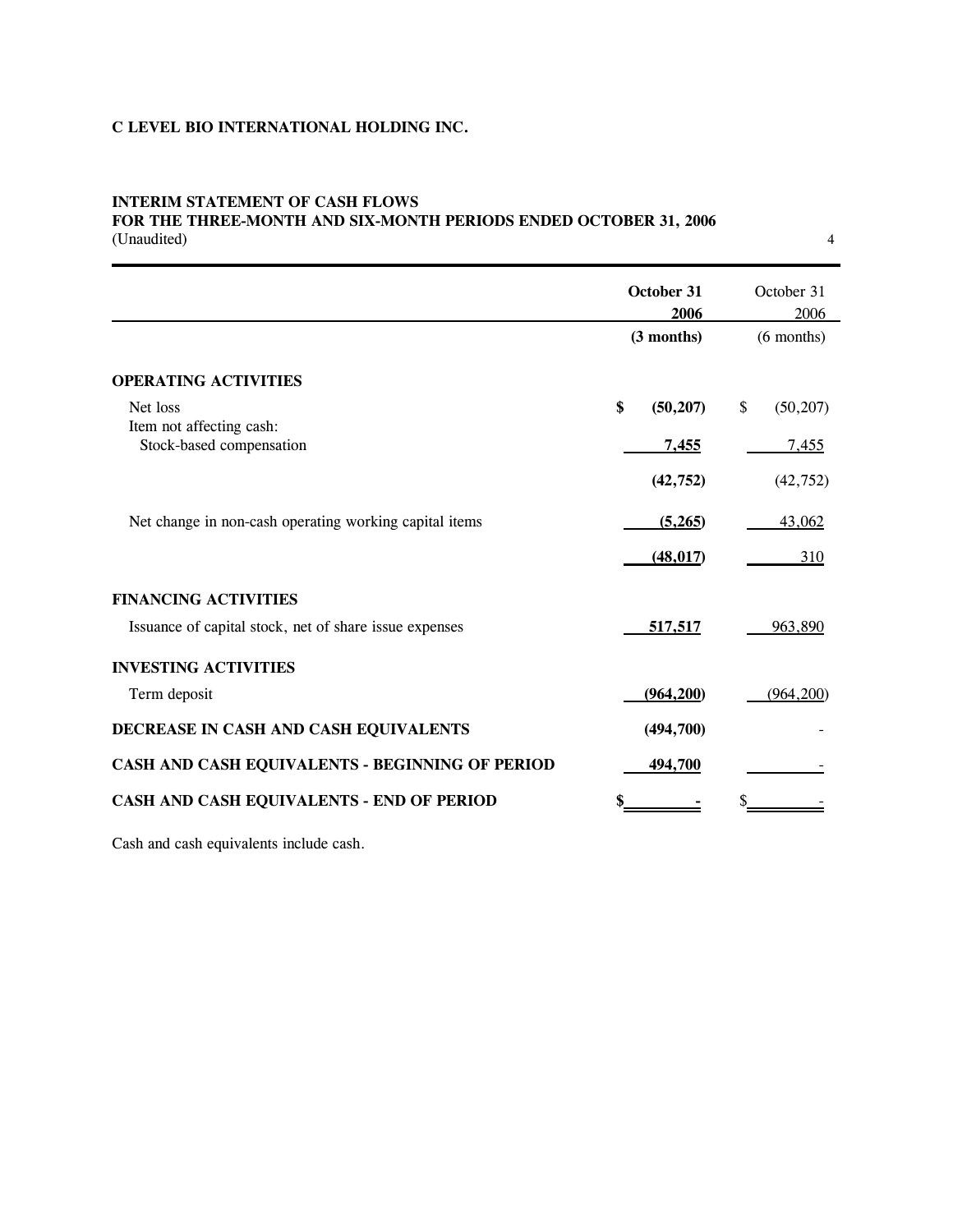# **NOTES TO INTERIM FINANCIAL STATEMENTS FOR THE THREE-MONTH AND SIX-MONTH PERIODS ENDED OCTOBER 31, 2006**  FOR THE THREE-MONTH AND SIX-MONTH PERIODS ENDED OCTOBER 31, 2006<br>(Unaudited) 5

# **1. DESCRIPTION OF THE BUSINESS**

The Company was incorporated on April 6, 2006 under the Canada Business Corporations Act. The Company is a Capital Pool Company as defined in the Capital Pool Company Policy of the TSX Venture Exchange Inc. (the "Exchange"). The business of the Company will be the identification and evaluation of assets or businesses with a view of completing a qualifying transaction.

# **2. ACCOUNTING POLICIES**

l

### *STOCK-BASED COMPENSATION PLAN*

The Company has a stock-based compensation plan, which is described in Note 3. Stock-based compensation is recorded under the fair value based method. According to that method, awards of stock options are measured on their date of grant using the fair market value based method. They are expensed and credited to contributed surplus over their vesting period. This credit is reclassified to capital stock when stock options are exercised.

# *USE OF ESTIMATES*

The preparation of financial statements in conformity with Generally Accepted Accounting Principles requires management to make estimates and assumptions that affect the reported amounts of assets and liabilities, the disclosure of contingent assets and liabilities at the date of the financial statements, and revenue and expenses for the period. Actual results could differ from those estimates.

### *EARNINGS PER SHARE*

Earnings per share are calculated based on the weighted average number of Common shares outstanding during the period. Diluted net earnings per share are calculated based on the weighted average number of Common shares outstanding during the period, plus the effects of dilutive Common share equivalents such as options. This method requires that diluted net earnings per share be calculated using the treasury stock method, as if all dilutive potential Common share equivalents had been exercised at the beginning of the reporting period, or period of issuance, as the case may be, and that the funds obtained thereby be used to purchase Common shares of the Company at the average market value of the participating share during the period.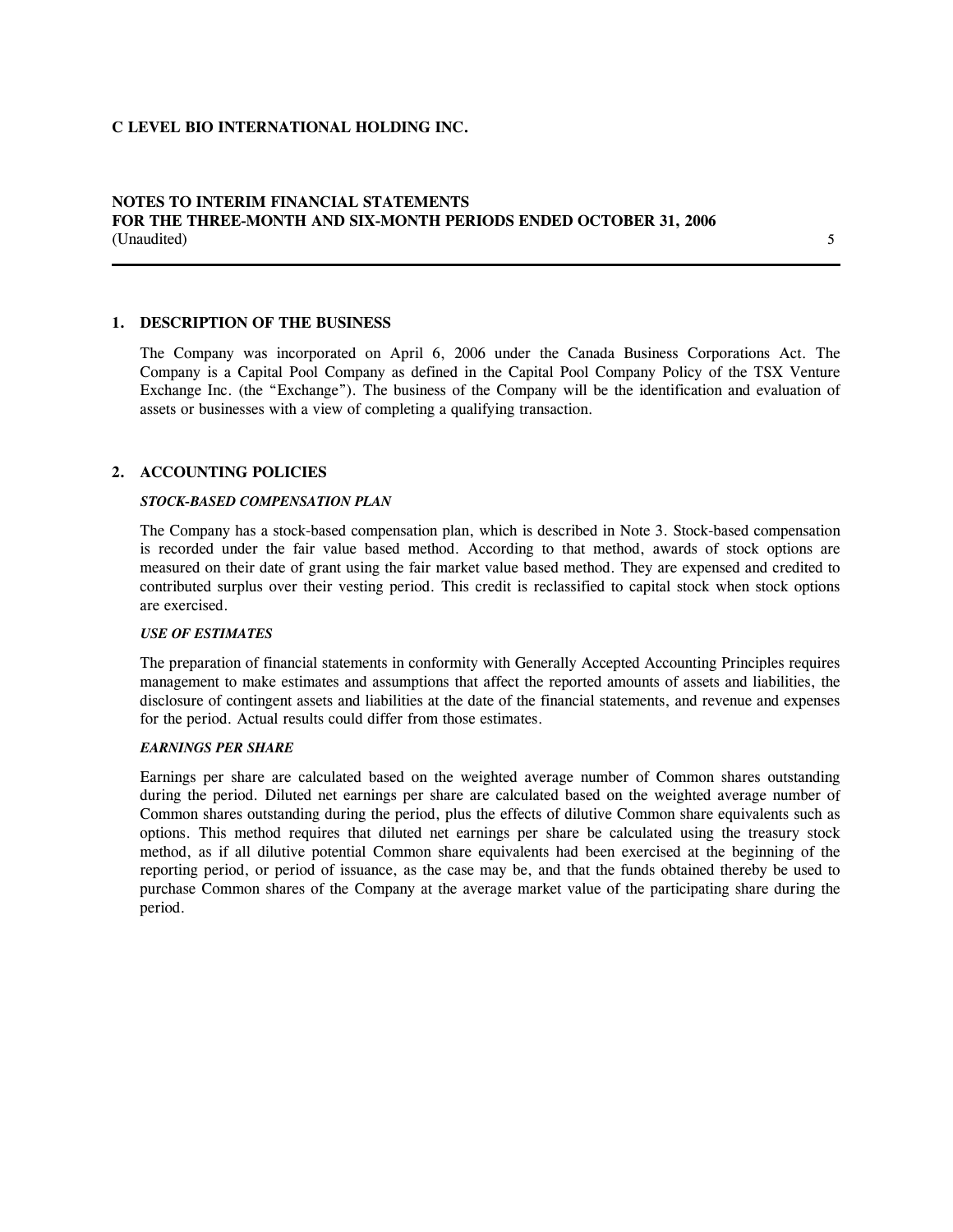# **NOTES TO INTERIM FINANCIAL STATEMENTS FOR THE THREE-MONTH AND SIX-MONTH PERIODS ENDED OCTOBER 31, 2006**  FOR THE THREE-MONTH AND SIX-MONTH PERIODS ENDED OCTOBER 31, 2006<br>(Unaudited) 6

# **3. CAPITAL STOCK**

Issued:

Authorized, an unlimited number and without par value:

Common shares, voting and participating.

| Issued:                        |               |            |
|--------------------------------|---------------|------------|
|                                | Common shares |            |
|                                | #             | \$         |
| Beginning balance              |               |            |
| Issuance for cash              | 16,500,000    | 1,150,000  |
| Share issue expenses           |               | (236, 220) |
| Balance as at October 31, 2006 | 16,500,000    | 913,780    |

On April 7, 2006, the Company issued 10,000,000 Common shares for cash consideration in the amount of \$500,000.

On September 5, 2006, the Company issued 6,500,000 Common shares for a cash consideration in the amount of 650,000\$.

# **Stock-based compensation plan**

On June 16, 2006, the Company established a stock-based compensation plan, subject to regulatory approval. Under the stock-based compensation plan, the Board of Directors of the Company may from time to time, in its discretion, and in accordance with the Exchange requirements, grant to directors, officers, employees and consultants to the Company, non-transferable options to purchase Common shares, provided that the number of Common shares reserved for issuance will not exceed 10% of the issued and outstanding Common shares, exercisable for a period of up to five (5) years from the date of grant. The exercise price of options is set by the Board of Directors and is equal to the market price of the Common shares at the date of grant. The options shall fully vest and become exercisable only upon the earlier of the following events: (i) as to onethird of the options, the first anniversary of the granting thereof, provided however that no such options may be exercised unless a Qualifying Transaction has been completed or the optioned Shares being the object thereof are duly escrowed until the issuance of the Final Exchange Bulletin, in accordance with the requirements of Policy 2.4 of the Exchange; (ii) as to the second one-third of the options, the second anniversary of the granting thereof; and (iii) as to the final one-third of the options, the third anniversary of the granting thereof. The number of common shares reserved for issuance to any individual director or officer will not exceed five percent (5%) of the issued and outstanding Common shares and the number of Common shares reserved for issuance to all consultants will not exceed two percent (2%) of the issued and outstanding Common shares.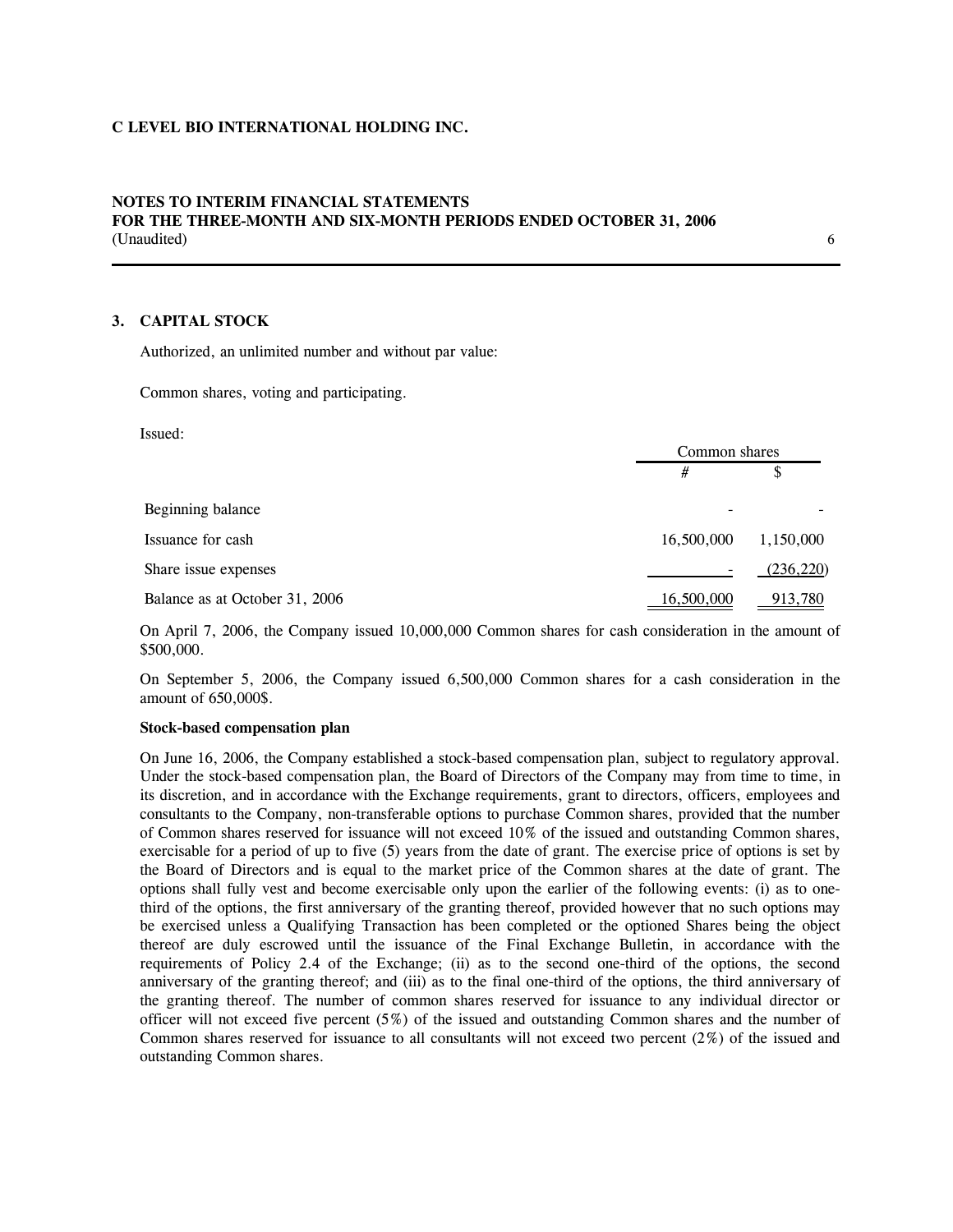# **NOTES TO INTERIM FINANCIAL STATEMENTS FOR THE THREE-MONTH AND SIX-MONTH PERIODS ENDED OCTOBER 31, 2006**  FOR THE THREE-MONTH AND SIX-MONTH PERIODS ENDED OCTOBER 31, 2006<br>(Unaudited)

# **3. CAPITAL STOCK** (Continued)

The following table summarizes information about outstanding stock options and warrants as at October 31, 2006:

|                                       | Stock options |                          |                                          | Warrants |                   |                                          |
|---------------------------------------|---------------|--------------------------|------------------------------------------|----------|-------------------|------------------------------------------|
|                                       | Number        | Carrying<br>value        | Weighted<br>average<br>exercise<br>price | Number   | Carrying<br>value | Weighted<br>average<br>exercise<br>price |
|                                       |               | \$                       | \$                                       |          | \$                | \$                                       |
| Outstanding - beginning of<br>period  |               | $\overline{\phantom{a}}$ | $\overline{\phantom{0}}$                 |          |                   |                                          |
| Granted $(1)$                         | 1,650,000     | 7,455                    | 0,10                                     | 650,000  | 50110             | 0,10                                     |
| Outstanding as at<br>October 31, 2006 | 1,650,000     | 7,455                    | 0,10                                     | 650,000  | 50110             | 0,10                                     |

(1) These options and warrants will generate aggregate stock-based compensation costs of \$215,019 over their vesting period of up to 36 months. Compensation costs with respect to these options and warrants amounted to \$57,565 for the current period, of which \$50,110 was included in the issue share expenses. The fair value for stock options and warrants was established at the time of grant using the Black  $\&$ Scholes model and based on the following assumptions: risk-free interest rate of 4.00%, expected terms of 24 months and 60 months, anticipated volatility of 127% and an anticipated 0% dividend yield.

|                          | Outstanding |                                                  | Exercisables |                                                  |
|--------------------------|-------------|--------------------------------------------------|--------------|--------------------------------------------------|
| Exercise<br>prices<br>\$ | Number      | Weighted average<br>remaining period<br>(months) | Number       | Weighted average<br>remaining period<br>(months) |
| Options:<br>0.10         | 1,650,000   | 59                                               |              |                                                  |
| Warrants:<br>0.10        | 650,000     | 23                                               | 650,000      | 23                                               |

#### **4. FINANCIAL INSTRUMENTS**

The carrying amount of financial assets and liabilities approximate the fair market value because of the near maturity of those instruments.